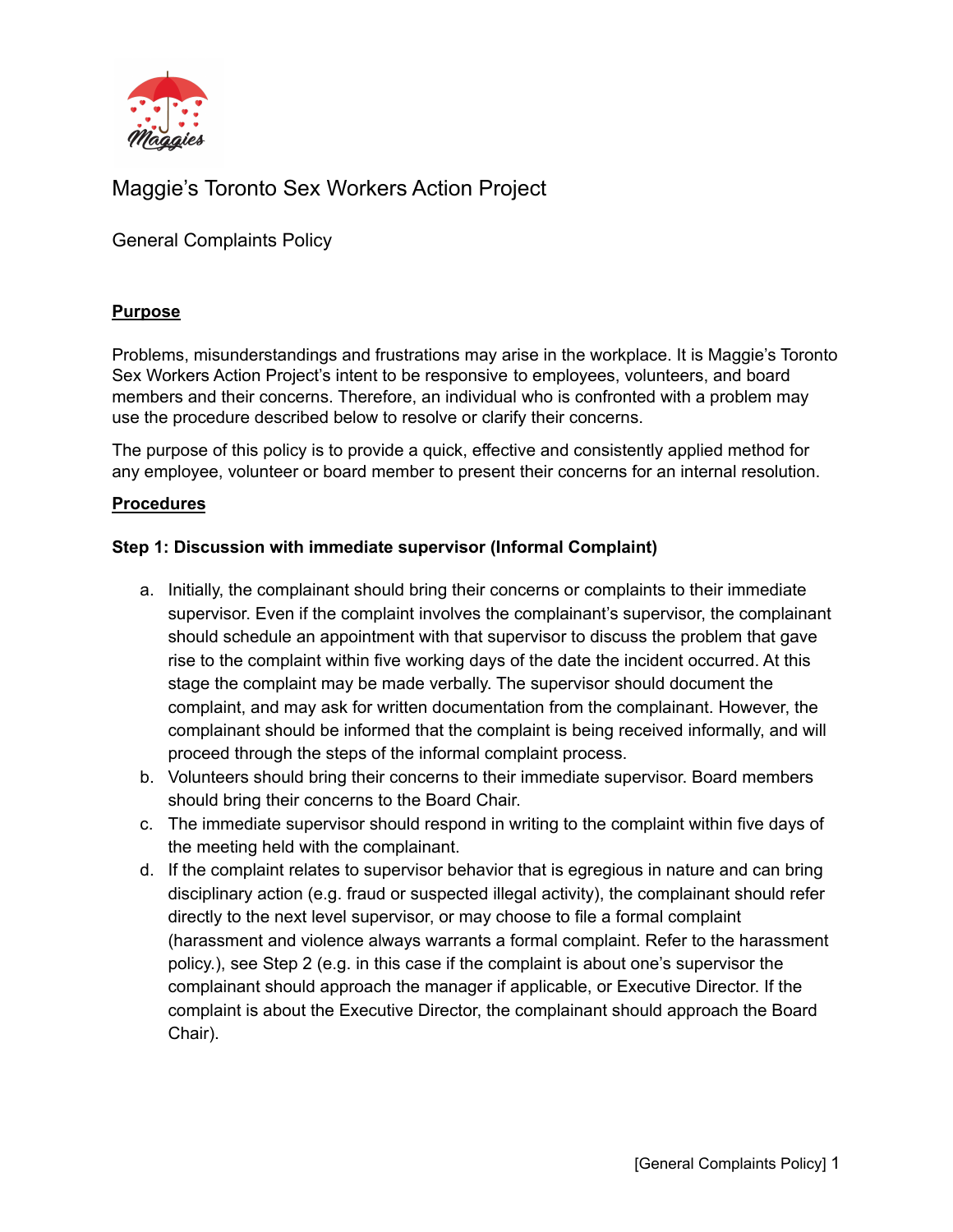

## **Step 2: Written complaint and decision (Formal Complaint)**

- 1. If the discussion with the immediate supervisor does not resolve the problem to the mutual satisfaction of the complainant and the supervisor, or if the supervisor does not respond to the complaint, the complainant may submit a written complaint to the next level of supervision from the supervisor: Manager, Executive Director or Board Chair. The formal complaint should include:
	- The problem and the date when the incident occurred.
	- A copy of the immediate supervisor's written response or a summary of their verbal response and the date when the complainant met with the immediate supervisor. If the supervisor provided no response, the complaint should state this.
	- Suggestions on ways to resolve the problem. *(optional)*
- 2. Upon receipt of the formal complaint, the Manager, Executive Director or Board Chair must schedule a meeting with the complainant within five working days to discuss the complaint. Within approximately 10 working days after the discussion, the Manager, Executive Director or Board Chair must issue a decision in writing to the complainant filing the complaint. The Executive Director or Board Chair will advise the complainant, if this timing is not possible. If the complainant believes that the complaint is not being handled in accordance with this policy, they should contact the Manager, the Executive Director or Board Chair (who received the complaint).
- 3. If the conflict or complaint has not been resolved to the complainant's satisfaction, the Manager, the Executive Director or Board Chair may forward the complete file and the recommended resolution, to the Executive of the Board for review (hereinafter the "Executive Committee").
- 4. The Executive Committee will review relevant issues in the file and any newly discovered evidence or information that may arise during the problem resolution process.The Executive Committee will forward a response to the complainant and the Manager, the Executive Director or Board Chair, either concurring with the previous resolution or proposing an alternative resolution.
- 5. The decision and recommendations made by the Executive Committee will be final.

**Note:** If it is the case that the complaint cannot be addressed internally, the Executive Director or Board Chair may offer mediation or engage an investigation through a third party [See Anti-harassment Policy and Procedures: Mediation, Investigation]. The complainant shall be informed if this is the case.